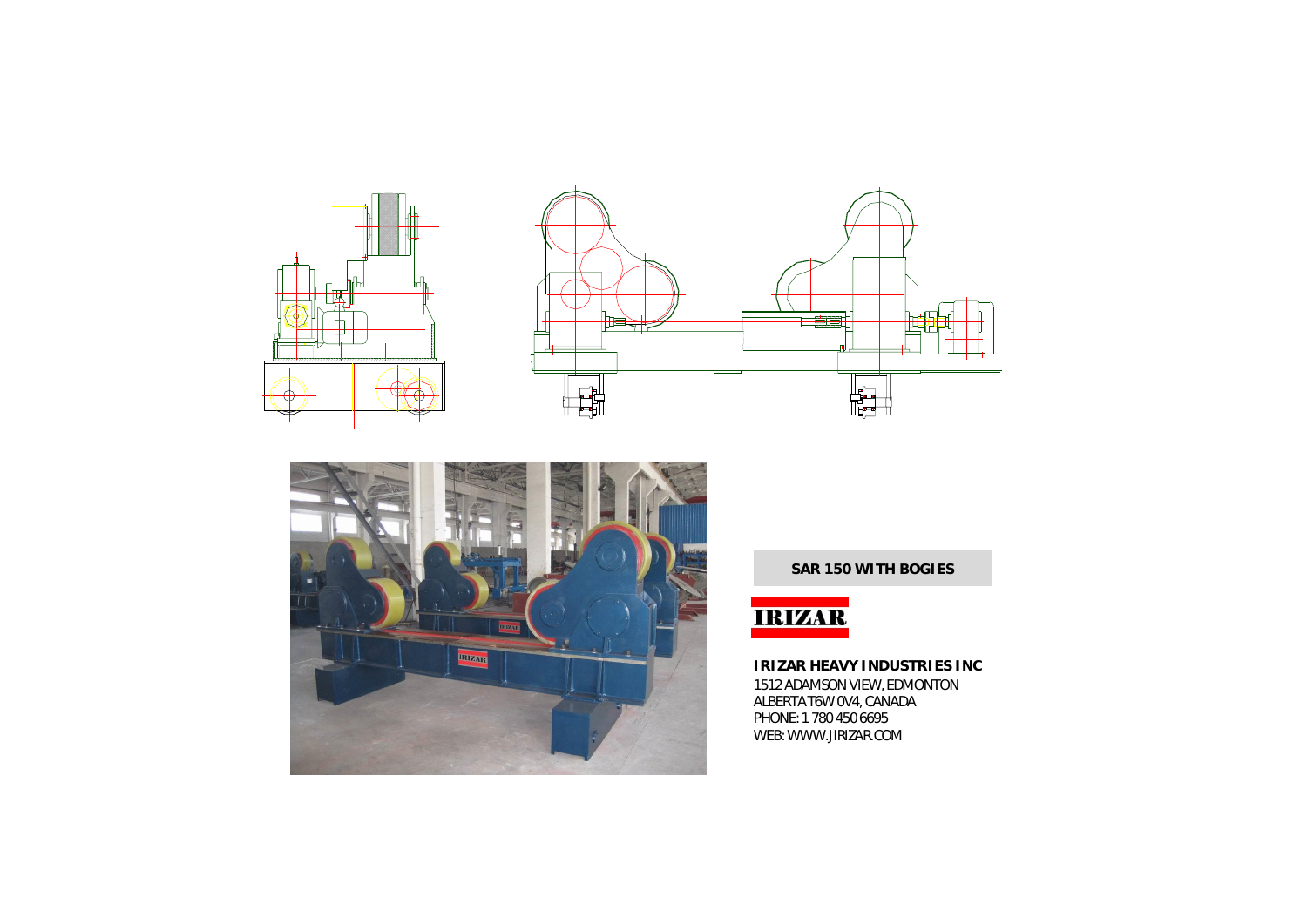



**WR 100 WITH BOGIES**

# **IRIZAR**

**IRIZAR HEAVY INDUSTRIES INC** 1512 ADAMSON VIEW, EDMONTON ALBERTA T6W 0V4, CANADA PHONE: 1 780 450 6695 WEB: WWW.JIRIZAR.COM`

**Conventional Welding Rotator Model WR 100**

(one power + one idler)

### **Specs:**

Max load and rotation capacity: 100 metric tons Motor Power (Kw): 2 Nos @ 3 kw each Variable speed: From 100 up to 1,000 mm/min Vessel diameter range: 2,000 mm up to 6,000 mm Non motorized bogies: Included Wheel diameter: 660 mm Wheel width: 150 mm Wheel surface: metallic (not covered) Remote control box w/12 m length span: included Explosion proof motors: Available @ extra cost Stopper roller on idler rotator: Available @ extra cost



酾